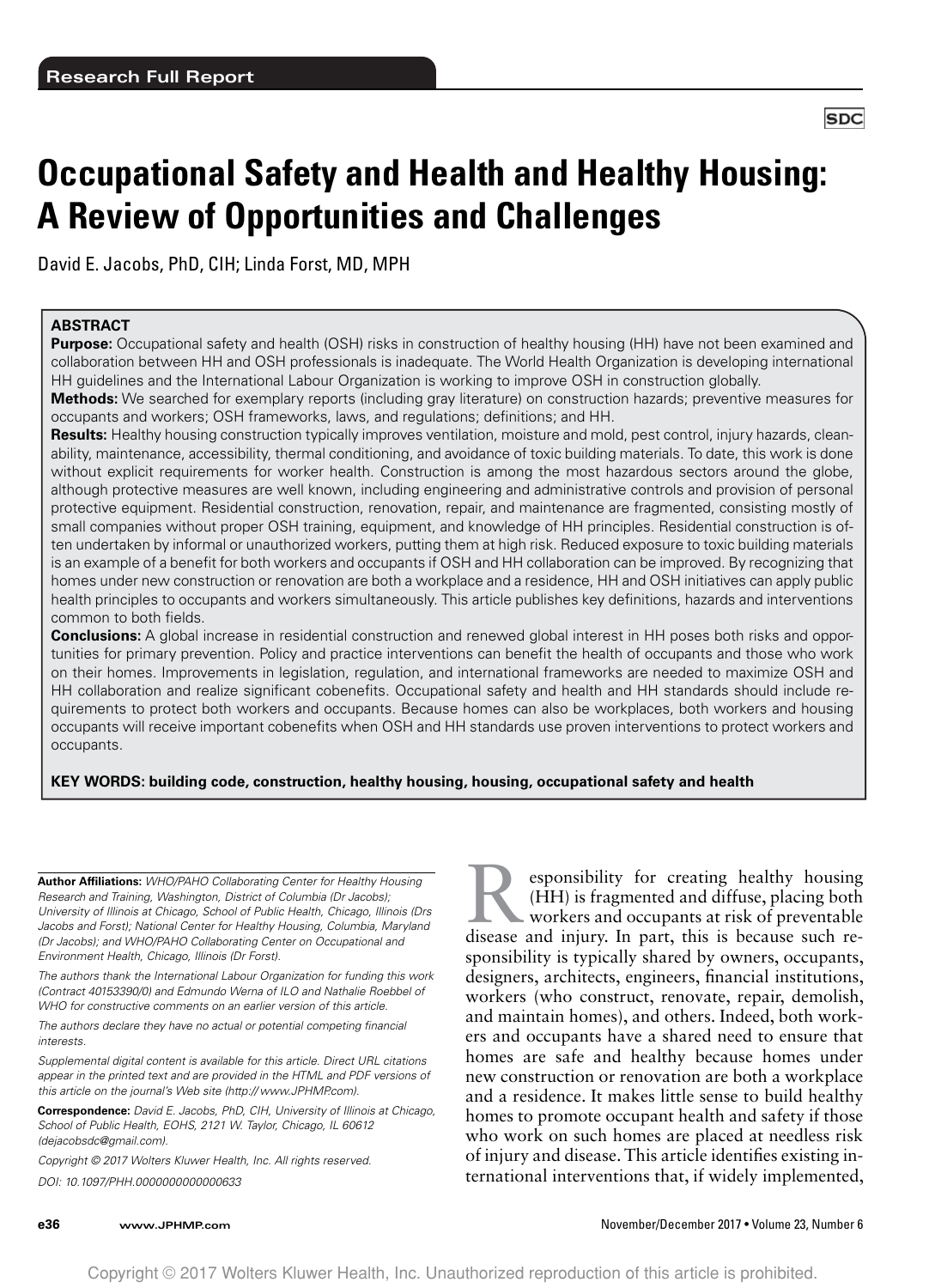Some of the world's earliest laws dating back to 3000 BCE (Code of Hammurabi) included prohibitions of inadequate housing construction, for example, "If a builder has built a house for a man and his work is not strong, and if the house he has built falls in and kills the householder, that builder shall be slain."1 Although the penalty is drastic compared with today's norms, the importance of housing clearly has a legacy that still resounds today. Indeed, today's housing codes had their origins in the sanitation movement that began in England around the 1830s and spread to the United States in the latter part of the 1800s with the publication of Jacob Riis' book *How the Other Half Lives*; the sanitation movement is credited with improved housing ventilation, reduced crowding, and other conditions related to tuberculosis, typhoid, and cholera.2,3

Although the connection between health and housing is still not well recognized, recent international developments have sought to reinvigorate the issue. The World Health Organization (WHO) is developing international HH guidelines.<sup>4</sup> In 2014, the National Healthy Housing Standard (an update of the 1985 Basic Housing Standard) was released in the United States.<sup>5</sup> Great Britain has implemented a National Healthy Housing Rating System in 2006<sup>6</sup> and New Zealand has implemented the HH index around  $2007<sup>7</sup>$  among others. The International Labour Organization (ILO) has also recently developed initiatives to improve occupational safety and health (OSH) in the construction sector.<sup>8</sup>

Yet despite this long history and clear common interests, collaboration between OSH and HH professionals is limited. Occupational safety and health is defined as

the science of the anticipation, recognition, evaluation and control of hazards arising in or from the workplace that could impair the health and wellbeing of workers, taking into account the possible impact on the surrounding communities and the general environment.<sup>9</sup>

Clearly, "surrounding communities" includes housing occupants. Similarly, the definition of HH is

A house that is located, designed, built, renovated, and maintained in ways that support the health of both its residents and the workers who labor to create and maintain that home, providing moisture control, ventilation and thermal conditioning, pest control, physical safety from injuries, avoidance of building materials with toxic materials (eg,

See Supplemental Digital Content Table 1, available at [http://links.lww.com/JPHMP/A362,](http://links.lww.com/JPHMP/A362) for key definitions of terms common to both HH and OSH.

Yet no HH standards contain explicit OSH requirements, and residential construction requirements for OSH contain no provisions for protecting housing occupants. This is also reflected in the "green building" standards such as LEED or Enterprise Community Standards, none of which have explicit OSH elements, despite the belief that "green" is innately "healthy."10 In short, the housing sector has limited awareness about OSH and similarly the OSH field has limited awareness of HH methods and standards, although each has goals and concepts in common. This is exacerbated by the fact that virtually all building codes and housing laws are local, not national, in contrast to overarching environmental and public health regulations.

The aim of this article is to identify common concepts in both the OSH and HH fields by (1) elucidating key definitions of terms used by both construction and HH professionals (see Supplemental Digital Content Table 1, available at http://links.lww.com/ [JPHMP/A362\); \(2\) identifying populations that are at](http://links.lww.com/JPHMP/A362) risk from either their work or from their unhealthy housing; (3) assessing data on the global residential construction sector; and (4) reviewing international and national frameworks, laws, and regulatory authorities for both OSH and HH. This article also provides recommendations and information on both hazards and interventions for those implementing HH guidelines to ensure both worker and occupant health. (Supplemental Digital Content Table 2, available at [http://links.lww.com/JPHMP/A363,](http://links.lww.com/JPHMP/A363) lists specific construction tasks, trades, and associated OSH hazards and interventions in housing generally, and Supplemental Digital Content Table 3, available at http:// [links.lww.com/JPHMP/A364, lists specific HH work](http://links.lww.com/JPHMP/A364) tasks and associated interventions.)

# **Methods**

We identified international data on construction activity, injuries and illnesses, model interventions, as well as typical HH principles and work. We also reviewed selected ILO OSH programs, existing norms, regulations, laws, standards, and recommendations, and assessed feasibility and implementation barriers. A literature search in PubMed using the key words "occupational safety and health" and "healthy housing" yielded only 39 articles, and none were a review of *both* OSH and HH. Therefore, we undertook a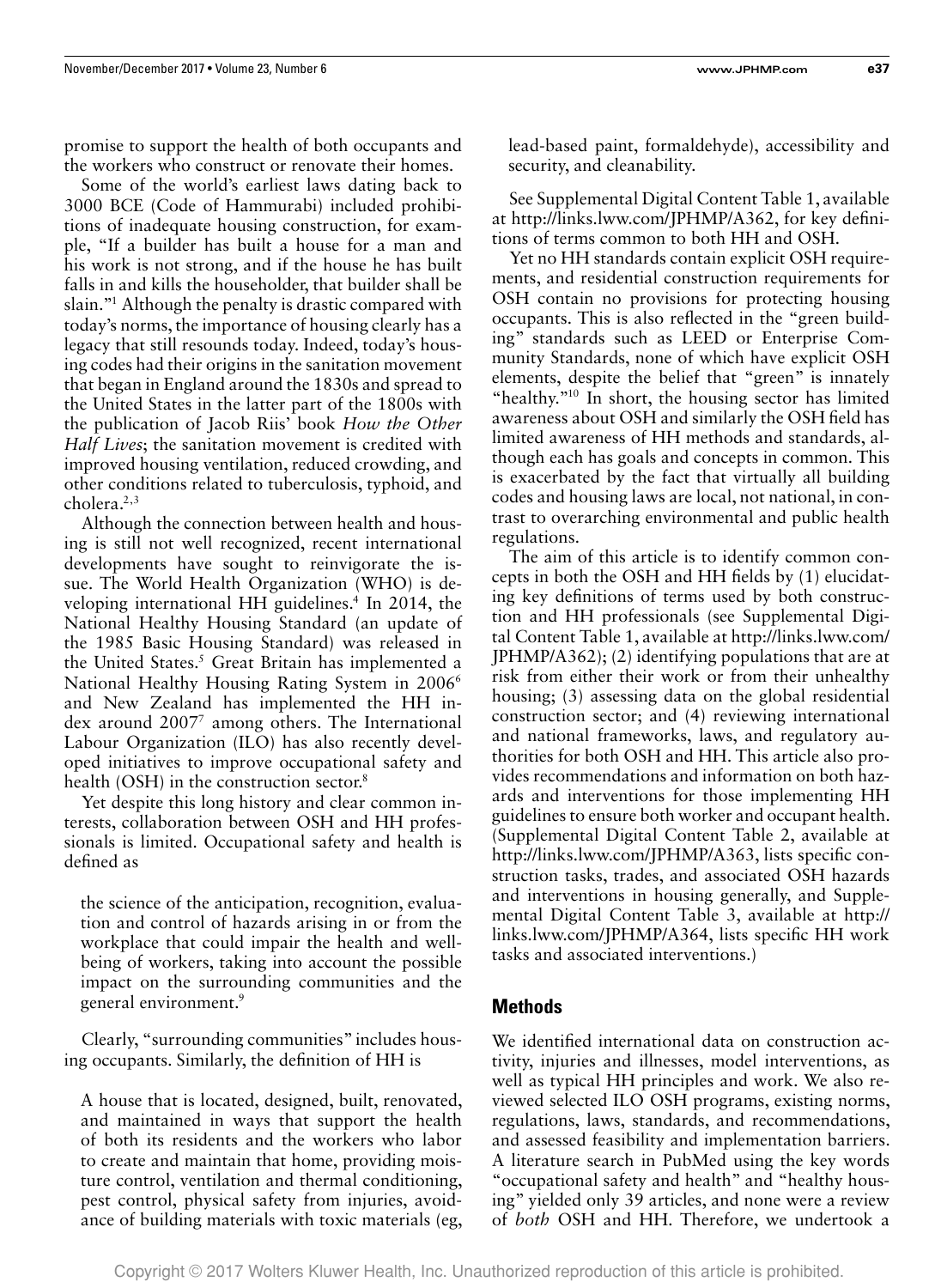qualitative assessment of construction activity, injuries and illnesses, and interventions employed in both the OSH and healthy homes fields, including reports from the WHO and the ILO. The articles we examined were identified through key word searches and on WHO and ILO Web sites. The goal of this initial examination is intended to lay the foundation for more systematic collaboration between the 2 fields and research projects that examine both HH and OSH holistically.

# **Findings**

This section discusses international frameworks (eg, laws, regulations, international conventions, and best practices), current trends in housing construction, injury and disease burden, and interventions. Implementation is examined in the "Discussion" section.

#### *Frameworks*

The ILO Global Action for Prevention program includes construction as one of the high-risk sectors.<sup>8</sup> But legal frameworks of laws, regulations, codes, or guidelines in building construction (in general) and housing construction (in particular) vary widely around the globe. Enforcement of such frameworks is widely viewed as deficient in both developing and developed economies.<sup>11,12</sup>

These local frameworks involve (1) permitting from governmental bodies (which can include review and approval of whether housing should be constructed at a given location; whether its design, durability, and sustainability are adequate; compliance with codes, construction, and/or rehabilitation specifications; and listing of materials and procedures); (2) purchase of insurance (workers' compensation and public liability); (3) contractual agreements (between housing owners and the contracting company and between the contracting company and the workers) that specify responsibilities and terms of payment; (4) OSH oversight; and (5) requirements for trained and specialized workforces.

There are also international frameworks for OSH. For example, the Seoul Declaration on Safety and Health at Work called on governments to develop a "national preventive safety and health culture" to systematically improve safe workplace performance and to provide an enforceable health standard.<sup>13</sup> Several ILO frameworks are noteworthy (Table 1). The WHO Global Plan of Action on workers' health $14$  recommended establishing national policies for all workers that include interventions and basic occupational health services for the primary prevention of workrelated diseases and injuries. That plan identified

| <b>TABLE 1</b>                                                                |                                                                                         |  |  |  |  |
|-------------------------------------------------------------------------------|-----------------------------------------------------------------------------------------|--|--|--|--|
| <b>International Labour Organization Frameworks and</b><br><b>Conventions</b> |                                                                                         |  |  |  |  |
| <b>Framework</b><br>Number                                                    | <b>Title</b>                                                                            |  |  |  |  |
| C <sub>155</sub>                                                              | Occupational Safety and Health Convention, 1981                                         |  |  |  |  |
| R <sub>164</sub>                                                              | Occupational Safety and Health Recommendation,<br>1981                                  |  |  |  |  |
| C <sub>187</sub>                                                              | Promotional Framework for Occupational Safety and<br><b>Health Convention, 2006</b>     |  |  |  |  |
| R <sub>197</sub>                                                              | Promotional Framework for Occupational Safety and<br><b>Health Recommendation, 2006</b> |  |  |  |  |
| C <sub>161</sub>                                                              | <b>Occupational Health Services Convention, 1985</b>                                    |  |  |  |  |
| C167                                                                          | Safety and Health in Construction Convention, 1988                                      |  |  |  |  |
| R175                                                                          | Safety and Health in Construction Recommendation,<br>1988                               |  |  |  |  |
| C <sub>162</sub>                                                              | Asbestos Convention, 1986                                                               |  |  |  |  |
| R172                                                                          | Asbestos Recommendation, 1986                                                           |  |  |  |  |
| R171                                                                          | Occupational Health Services Recommendation, 1985                                       |  |  |  |  |

universal coverage for all working people, adaptation to local conditions, affordability, and employer and public sector collaboration to ensure universal coverage.

Frameworks may also include Occupational Exposure Limits<sup>15</sup> or Threshold Limit Values<sup>16</sup> or others for chemical, physical, and biological agents and are sometimes promulgated and enforced by individual governments. However, in many cases, the legal limits are outdated or do not exist at all for the many chemicals and other hazardous agents typically found on construction sites. For example, the US Occupational Safety and Health Administration's Permissible Exposure Limits were mostly established in the 1970s and are widely perceived to be out of date and not protective.

Importantly, no international frameworks have been codified for HH, which is the gap that the WHO International Healthy Housing Guidelines will attempt to fill.

#### *Current trends in housing construction*

Although data on the magnitude of global construction and surveillance of its injuries and illnesses are limited and need updating, the following trends are  $clear<sup>17</sup>$ :

- Expansion in total construction output and employment, despite the recent economic downturn.
- Expansion in the residential sector due in part to a backlog of unmet housing needs, especially in developing countries.
- Increasing prevalence of small firms.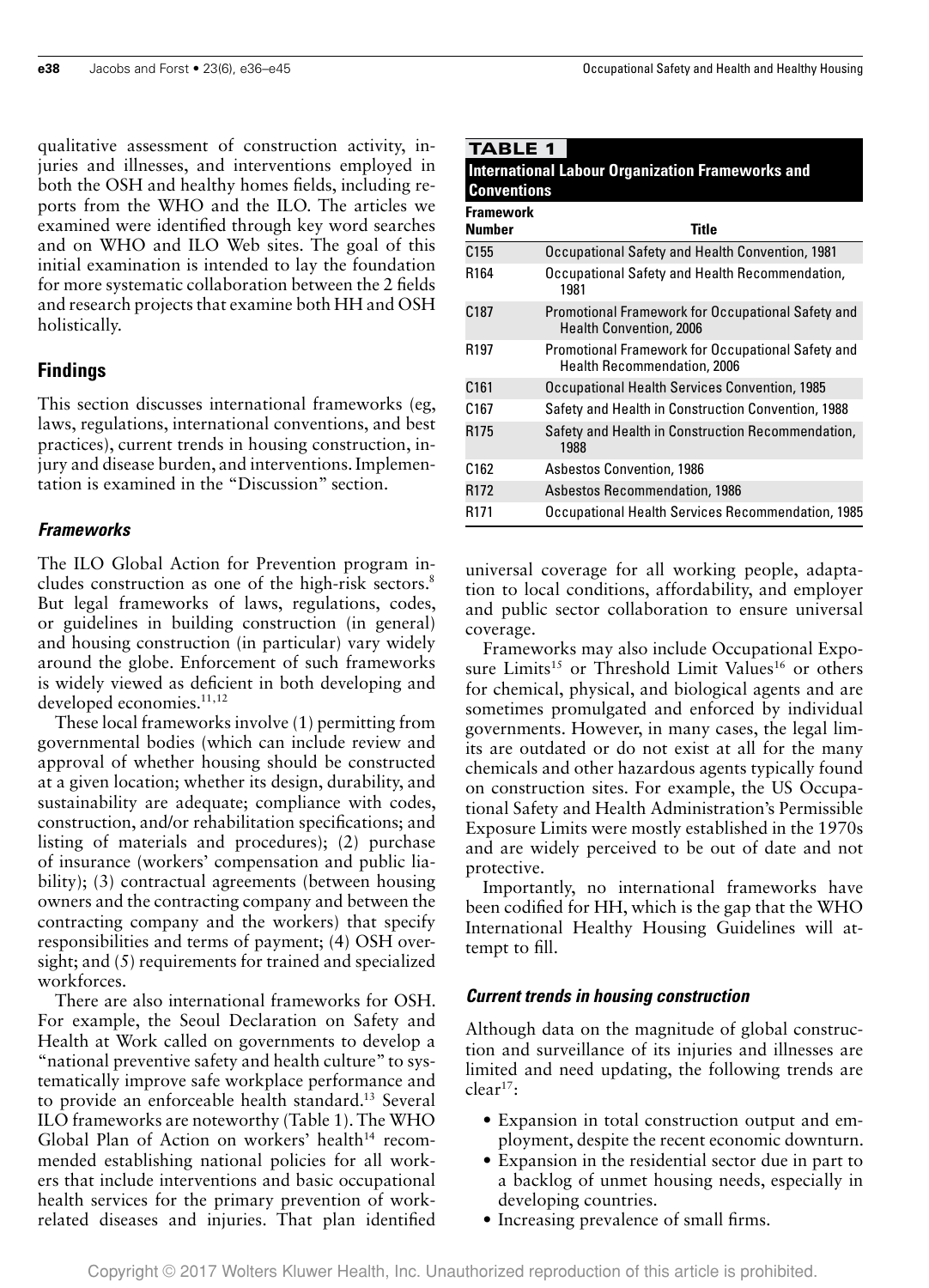Total construction output worldwide will likely grow from \$7.4 trillion in 2010 to \$10.3 trillion in 2020 (2010 US\$).<sup>18</sup> Global construction demand is predicted to increase until at least  $2030<sup>19</sup>$  China, India, and the United States together could make up 60% of all global construction growth. Construction activity in emerging markets may make up about 63% of total construction profits by 2025 and about 75% of construction workers are in developing countries.17 In short, construction is an indicator of investment and economic growth.20,21

Residential work is a large percentage of all construction activity due to increasing demand and a shortage of affordable housing. Supplemental Digital Content Figure 1, available at http://links.lww.com/ [JPHMP/A365, shows that in the United States new](http://links.lww.com/JPHMP/A365) construction of homes and home improvement made up about 52% of the total dollar value in 2015. Supplemental Digital Content Figure 2, available at http:// [links.lww.com/JPHMP/A365, shows that in 2012 the](http://links.lww.com/JPHMP/A365) percentage of workers in construction involved in the residential sector varied from about 10% to 66%, depending on the trade involved.<sup>22</sup>

The need for additional housing construction is currently, and will continue to be, large. By 2030, about 3 billion people will need proper housing and water, sanitation, power, and other systems. UN Habitat estimates that up to 80% of the population lives in slums in some cities and 55 million new slum dwellers have appeared since 2000. The data are startling: Sub-Saharan Africa has a slum population of 199.5 million, South Asia has 190.7 million, East Asia has 189.6 million, Latin America and the Caribbean has 110.7 million, Southeast Asia has 88.9 million, West Asia has 35 million, and North Africa has 11.8 million.<sup>23</sup> In 2010, an estimated 828 million people lived in urban areas.<sup>24</sup> In short, providing adequate and healthy housing, particularly in developing nations, will continue to be a major development problem.

#### *Injury and disease burden in construction*

Construction is among the most hazardous of sectors, with approximately 1 in 6 fatal accidents reported globally and  $60000$  fatalities per year.<sup>17</sup> Injury and disease burden in construction is directly related to the skill level of the workforce. Low skill workers such as general laborers tend to have more hazardous exposures and less knowledge, but specialized trades are, by definition, populated by workers with experience and training in their work. Generally, the construction industry provides employment for those with low educational attainment as well as immigrants who are often unauthorized to work. Workers who are

employed directly and permanently are the core workers of general contractors and public sector construction. Lower education and immigrant status mean that employment arrangements are more precarious, which have demonstrated negative health effects.<sup>25</sup>

Disease and injury burden is exacerbated by reductions in the directly employed workforce and increases in those employed temporarily and casually by subcontractors. These work arrangements often fail to create a health and safety culture, typically manifested by not providing information on new materials; not training the workforce on health and safety; inhibiting injury and illness reporting; and shifting cost and risk to the workers themselves and to public safety nets.<sup>26</sup> Construction work often provides a way of entering the labor market for migrant and low-skilled workers. Half of migrant workers on construction sites in Beijing, China, have received no more than primary education with at least  $10\%$  illiterate.<sup>27</sup> Globally,  $15\%$ of the world's 100 million labor migrants work in construction, $28$  with skirting of laws around formal employment; skills, knowledge, and language limitations; and disincentives for employers to follow labor and OSH regulations, particularly on training and provision of safety equipment.

In developed countries, construction workers are 3 to 4 times more likely than other workers to die from work-related accidents, with higher rates of occupational health problems, including respiratory disease, musculoskeletal disorders (especially back disorders), noise-induced hearing loss, and skin problems (see Supplemental Digital Content Figures 3 and 4, available at [http://links.lww.com/JPHMP/A365\)](http://links.lww.com/JPHMP/A365).<sup>22</sup> In developing countries, construction work is 3 to 6 times more hazardous than that in developed countries.28 This may be due in part to the more fragmented nature of residential construction; in the United States, about 80% of construction companies had 1 to 9 employees, 12% used day laborers, 22% of employer firms had no full-time employees, and 8% hired temporary workers (see Supplemental Digital Content Figure 5, available at [http://links.lww.com/JPHMP/A365\)](http://links.lww.com/JPHMP/A365).<sup>22</sup>

The number of fatalities and injuries in construction, overall, is high and even higher in residential construction (Table 2). In 2012, nonfatal injury and illness rates involving days away from work in residential construction were 177 injuries per 10 000 employees versus 147 injuries per 10 000 employees for the construction industry as a whole. From 1992 to 2010, 44% of construction deaths occurred in workplaces with less than 11 employees.<sup>30</sup> Falls, overexertion, and contact with objects together caused more than 90% of nonfatal construction injuries in the United States in 2015 (see Supplemental Digital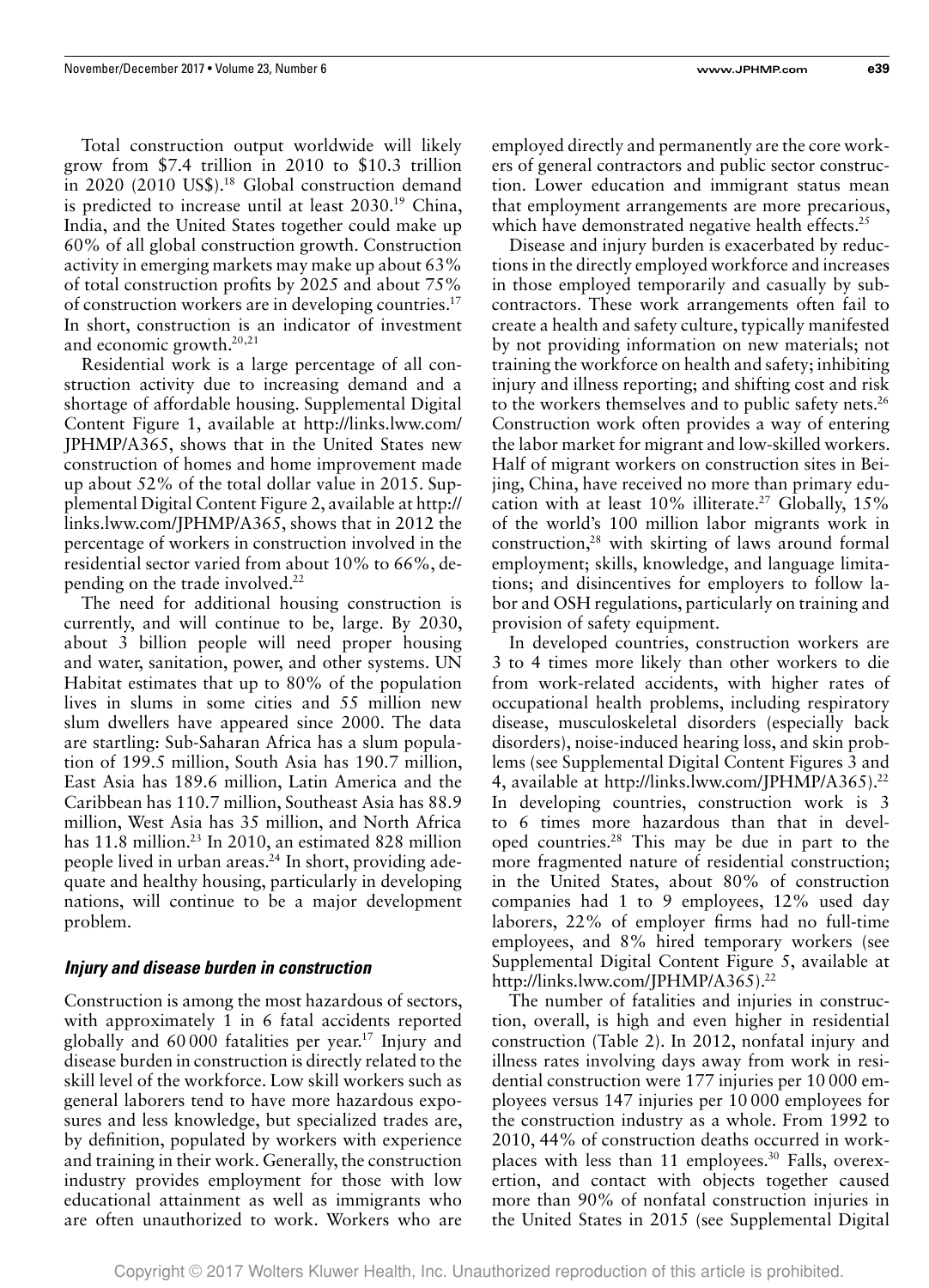#### **TABLE 2 Fatal and Nonfatal Injuries in US Construction by Trade, 2013a**

| <b>Trade</b>                                                                                           | <b>Fatalities</b>  |                         | <b>Nonfatal Injuries With</b><br><b>Days Away From Work</b> |                        |
|--------------------------------------------------------------------------------------------------------|--------------------|-------------------------|-------------------------------------------------------------|------------------------|
|                                                                                                        | <b>No. Workers</b> | <b>Rate/100 000 FTE</b> | <b>No. Workers</b>                                          | <b>Rate/10 000 FTE</b> |
| Laborer/helper                                                                                         | 200                | 15                      | 17510                                                       | 156.3                  |
| Carpenter                                                                                              | 73                 | 4.8                     | 8950                                                        | 143.2                  |
| Roofer                                                                                                 | 70                 | 35                      | 1680                                                        | 121.9                  |
| Electrician                                                                                            | 57                 | 3.9                     | 6490                                                        | 150.7                  |
| Foreman                                                                                                | 17                 | $\mathbf{1}$            | 3940                                                        | 99.5                   |
| Power line installer                                                                                   | 14                 | 50                      | 1020                                                        | 390.5                  |
| Ironworker                                                                                             | 10                 | 22                      | 650                                                         | 211.5                  |
| Welder                                                                                                 | 10                 | 10                      | 890                                                         | 107.3                  |
| Painter                                                                                                | 8                  | 0.7                     | 3150                                                        | 105.6                  |
| Plumber                                                                                                | 6                  | 0.5                     | 6870                                                        | 207.2                  |
| Abbreviation: FTE, full-time equivalent worker.<br><sup>a</sup> Adapted from Wang et al. <sup>29</sup> |                    |                         |                                                             |                        |

Content Figure 4, available at http://links.lww.com/ JPHMP/A365).22 [Construction hazards can also cause](http://links.lww.com/JPHMP/A365) respiratory disease from inhaling dust (including silica from cutting stone tiles and other construction materials), cancer (including asbestos and radon), neurological and other toxic effects (from exposure to lead, volatile organic compounds, and other substances in glues, paints, and other products), musculoskeletal disorders, noise-induced hearing loss, skin problems, injuries, and deaths associated with transportation of (and other work with) construction materials.

Organizational and logistical factors common in construction include shift work, outdoor work in the elements, site congestion, multiple employers on one site, time pressure, and others; these are all recognized risk factors, but because they are not the proximate cause of an accident on a construction site, they are not well studied.31

Although hazards are prevalent throughout the construction sector, the groups most vulnerable include

- women workers;
- child workers:
- new workers without experience and training;
- workers in small firms and the self-employed;
- workers with preexisting illnesses and injuries;
- those workers or volunteers responding to a disaster who may not be adequately trained;
- those without the necessary protective equipment; and
- so-called "do-it-yourselfers" (amateurs) or occupants who undertake repair, renovation, or construction projects for which they have inadequate experience or training.

#### *Injury and disease burden in housing*

The burden of disease for occupants associated with inadequate housing has been estimated by WHO for dampness, mold, crowding, lead, radon, noise, injuries, and other housing-related factors. For Europe alone, this totals more than 2 million disabilityadjusted life years. Such estimates are needed for other regions. The report identifies children, the elderly, those with preexisting health conditions, and other populations who spend more time in the home environment and states, "to realize the large health potential associated with adequate, safe and healthy homes, joint action of health and non-health sectors is required."32 Low-income housing and racial and ethnic disparities also contribute to higher rates of housing-related diseases and injuries for occupants.<sup>33</sup> A series of articles previously published in this journal reviews the literature on housing-related diseases and injuries, such as (but not limited to) fire-related fatalities from absence of smoke alarms, increased asthma from pests and other triggers, mold-induced illness from dampness, cancer from radon, and injuries from falls.34-37

#### *Interventions*

Supplemental Digital Content Table 2, available at [http://links.lww.com/JPHMP/A363,](http://links.lww.com/JPHMP/A363) identifies examples of interventions to improve OSH in housing construction, renovation, and repair by trade. Supplemental Digital Content Table 3, available at [http://links.lww.com/JPHMP/A364,](http://links.lww.com/JPHMP/A364) identifies examples of HH interventions and associated OSH hazards and interventions. To our knowledge, this is the first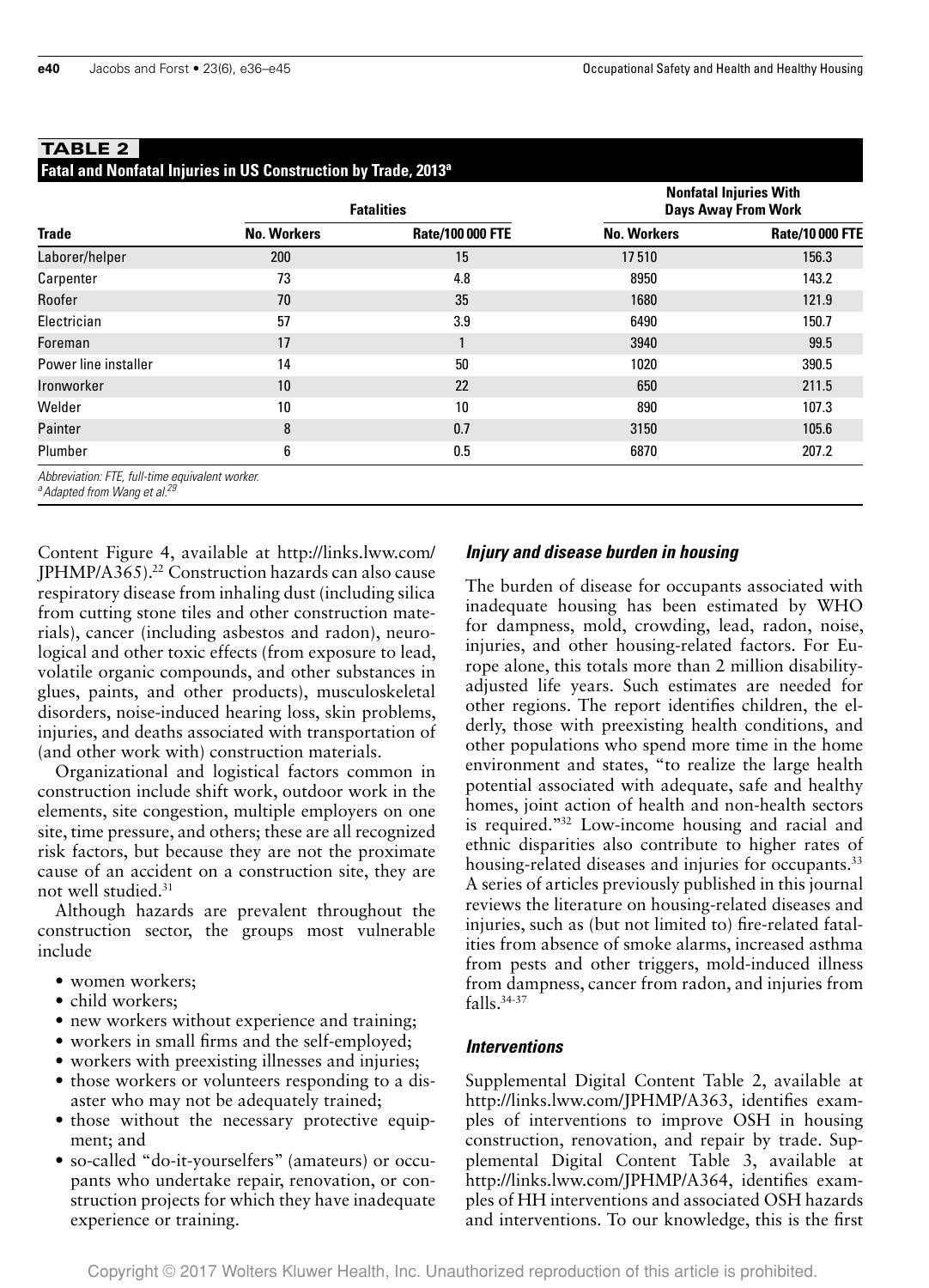time that interventions in the 2 fields (OSH and HH) have been published together. The interventions include some that can be expected to benefit both workers and occupants. For example, avoiding the use of wood cabinets with added formaldehyde will benefit both. Similarly, installing railings on stairways and eliminating uneven surfaces will help reduce falls and trip hazards for both workers and occupants. A current database for owners, contractors, and workers of construction work hazards, trades, tasks, and practical control measures to reduce or eliminate hazards is available at http://www.cpwrconstructionsolutions. [org/. The evidence base for HH interventions has been](http://www.cpwrconstructionsolutions.org/) systematically reviewed previously in this journal.<sup>34-37</sup>

Healthy housing work can include design, development, codes, specifications, and underwriting standards. For example, the Healthy Housing Rating System in Great Britain<sup>6</sup> and the National Healthy Housing Standard in the United States<sup>5</sup> contain elements of these, but neither has explicit OSH requirements.

Surveillance of housing construction–related diseases and injuries, as well as surveillance of inadequate housing at the national and global levels would help target interventions but is lacking especially in the developing countries. Surveillance data should be included in the next UN World Population and Housing Census program (see http://unstats [.un.org/unsd/demographic/sources/census/2010\\_PHC/](http://unstats.un.org/unsd/demographic/sources/census/2010_PHC/default.htm) default.htm).

Another key intervention is to minimize the use of toxic chemicals and agents in materials to construct HH. For example, at least 45 countries are still manufacturing lead-based paint, which has spawned the Global Alliance to End Lead Paint, chaired by WHO and the United Nations Environment Program. The ILO was among the first to ban the use of lead in residential paint in 1924, an example of how collaboration between OSH and housing sectors can produce benefits for each.<sup>38</sup>

The Figure shows a few of the key healthy homes interventions.

## **Discussion**

#### *Integration*

Incorporation of OSH into HH guidelines and standards (and vice versa) is likely to result in improved health for both workers and occupants, but barriers are significant. Integration of OSH and HH will mitigate fragmentation,<sup>39</sup> which has hampered both HH and construction standard development and OSH. Unlike other environmental media such as air and water, most housing is privately owned and thus not part of the "shared commons" that is the foundation of most environmental regulations. This means that virtually all building codes and housing laws are local, not national, in contrast to environmental and public health regulations. National housing or building codes are the exception, not the rule. Labor frameworks, codes, regulations, and laws also exist, but they typically do not contain specific HH issues. This fragmentation means that consistent outreach, training, hazard recognition, and hazard control standards and guidelines are needed for both HH and OSH.

Overcoming such fragmentation may be difficult, but there are programs that address it. For example, the ILO Safety and Health in Construction Convention of 1988, No.  $167$  includes<sup>40</sup>

- promoting cooperation between employers and workers in making workplaces safe and healthy;
- ensuring that all parties including designers and planners of a construction contract have responsibilities;
- ensuring that the prime (principal) contractor is responsible for coordinating OSH requirements, with each subcontractor responsible for his or her own workers; and
- giving workers the duty to report risks and their right to remove themselves from a dangerous situation.

The Convention includes inspections and penalties. Beyond that, the European Union has gone further than ILO Convention No. 167, with duties for the client, which could be the occupant or housing provider.

Better integration could also be achieved through collaboration of health institutions and OSH. For example, a Thailand pilot project<sup>41</sup> integrated primary health care units (PCU) with the Bureau of Occupational and Environmental Diseases. The project promoted worker initiative in improving occupational health; linked occupational health issues with food and product quality; provided risk assessment and advice on workplace health and safety; conducted surveillance of work-related and chronic diseases and education; and provided safety equipment.

#### *Enforcement*

Integration of OSH into HH guidelines could also stimulate increased policing by both labor and housing inspectors. For example, Malaysia developed a "stop work order" on projects deemed unsafe, with a report that contractors quickly responded to safety advice when threatened with a shutdown.<sup>42</sup>

Inspectors are few, especially in housing where the number of sites requiring inspection can be very large. And housing inspectors and labor inspectors are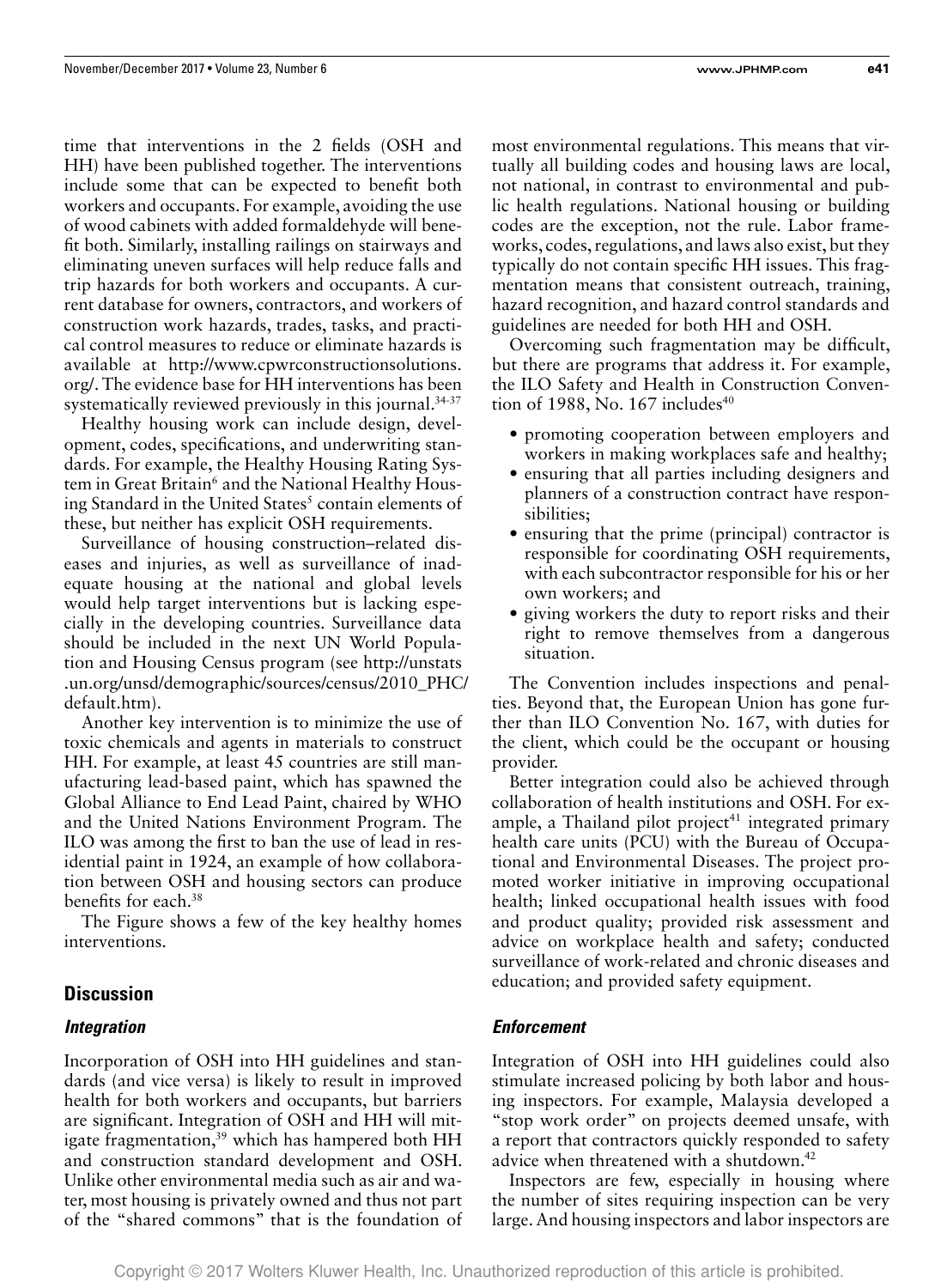

**FIGURE** Summary of Selected Healthy Homes Interventions. Abbreviations: HEPA, high efficiency particle air; VOC, volatile organic compounds.

usually located in entirely different organizations with little or no opportunity for collaboration. Large firms are increasingly expected to "police" themselves in compliance with ISO 9000 requirements. Mentoring of small firms by large ones can be particularly effective, for example, as part of contracting between financial institutions that fund housing construction and housing construction firms.

Labor and housing inspectors can help inform workers, employers, and occupants in prevention. The causes of most injuries and ill health in the construction industry and in housing are both known and preventable (see Supplemental Digital Content Tables 2 and 3, available at [http://links.lww.com/JPHMP/](http://links.lww.com/JPHMP/A363) A363 and available at http://links.lww.com/JPHMP/ [A364\). With appropriate training, inspections could](http://links.lww.com/JPHMP/A364) also be performed by trade unions and community groups (such as tenants' unions) interested in increasing the supply of HH.

Some countries are now experimenting with "safety cards," which could become a requirement in HH standards. For example, Malaysia makes every construction worker take a 1-day safety and health course to get a "green card." Those without the card may not enter worksites. In addition, contractors must train their management. A similar system operates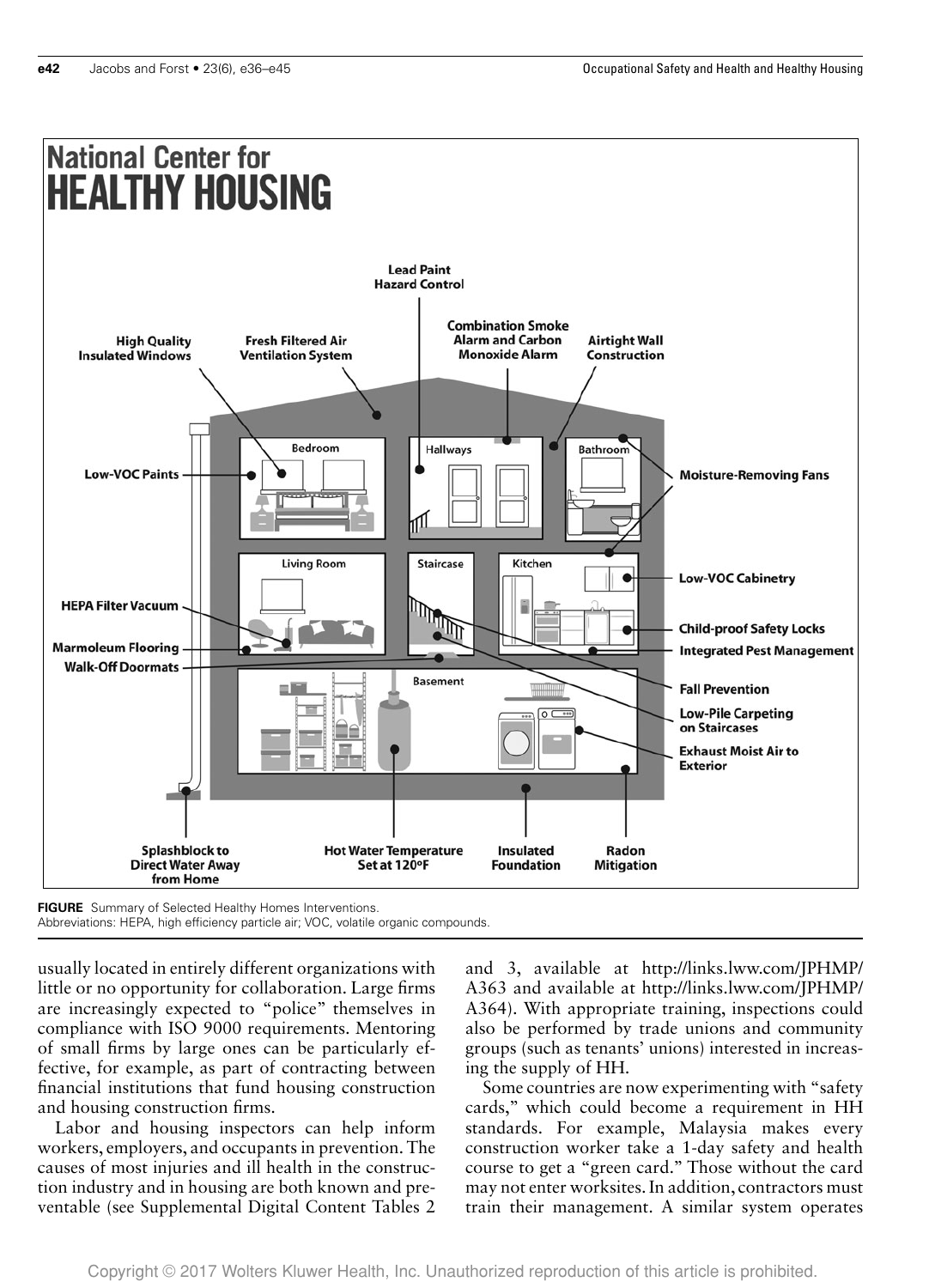in Singapore, Australia, Ireland, and the United States.<sup>20</sup>

Underwriting standards present another intervention opportunity to increase collaboration between OSH and HH. Such standards typically carry the force of law because they are part of the contract or insurance policy. Of course, this would require housing contractors to purchase insurance, which is required in most developed countries but not necessarily in developing nations.

## *Training*

Insurance can also be used to stimulate training by offering a lower premium for reduced claims through improved training or an increase on higher-cost claims where training did not occur. This system is in place in Switzerland and Germany.17 In countries where insurance is less developed, the costs of OSH training could be required in bids for construction projects or contract costs.<sup>43</sup>

To be effective, training should be required, desired, and feasible. Markets, occupants, employers, and workers must all demand and value OSH and HH. Training should be focused on key players. One project examined which entities were most influential in the view of workers, NGOs, industry, and researchers; it identified project owners, workers' compensation insurance, government, and inspectors.<sup>30</sup>

Perversely, the cost of a death, injury, or illness on a construction site is sometimes built into the prime bid for the job, while costs of prevention are not included.44 Some employers may perceive OSH requirements such as training to increase the cost of housing construction, without careful examination of the offset experienced through reduced costs from avoided medical treatment and death benefits. Training and outreach costs are generally a tiny fraction of the cost of construction; indeed, if financial institutions require the use of trained workers, incremental costs can be folded into long-term financing.

Construction skills are often acquired through an informal apprenticeship system in developing countries instead of using more formal training operations.20 This suggests that OSH and HH training should be an adjunct to (not a replacement of) apprenticeship programs. In the Philippines and Egypt, an estimated 95% and 85%, respectively, of construction workers are in informal apprenticeship programs.<sup>45</sup> Vocational training schools exist in many countries, but compensation for training time is not well established. High turnover of workers poses a considerable barrier to training. Options include putting training costs into contractor bids and/or to finance training publicly.

# **Implications for Policy & Practice**

- OSH and HH standards should include requirements to protect both workers and occupants.
- Residential construction, renovation, repair, and maintenance work are widespread but also fragmented, consisting mostly of small companies that lack proper OSH training and equipment. This results in a high burden of disease and injury worldwide for both workers and occupants that is preventable.
- Improvements in legislation, regulation, and international frameworks are needed to maximize collaboration in both fields and realize the cobenefits each field offers.
- The supply of HH is inadequate and needs to be expanded. This expansion should be accompanied by proven interventions for both OSH and HH that are enforced. The production and preservation of HH can be maximized by a trained, equipped, and safe workforce because there will be less time lost to avoidable injury and disease.
- Both workers and occupants are likely to realize important cobenefits of integrating HH and OSH. Further research is needed to enable both sectors to increase collaboration and maximize those benefits.

# *Workforce housing*

The connection between HH and workforce housing is seen in some types of housing construction where employers provide housing on-site for workers and migrants.<sup>46,47</sup> In China, where much of the construction workforce is from rural areas, housing and other facilities are required to be made available on-site. However, there are reports that such housing is often dirty and overcrowded; is infested by mosquitoes, rats, and other pests; is poorly ventilated or heated; has no eating areas; and has high levels of settled and airborne dust.27

Similarly, 82% of foreign workers in Malaysia were found to live in worksite buildings that were overcrowded, lacked basic sanitation, had poor water drainage and inadequate trash disposal, and reportedly led to dengue fever.<sup>42</sup> In industrialized countries such as the United States, such housing is also linked to negative mental and physical health outcomes of residents and is often crowded; infested with mold, mildew, and other allergens; is contaminated with pesticides; and has structural deficiencies.46

## *Research needs*

Research needs in both the OSH and HH fields are numerous. A systematic review of OSH<sup>48</sup> examined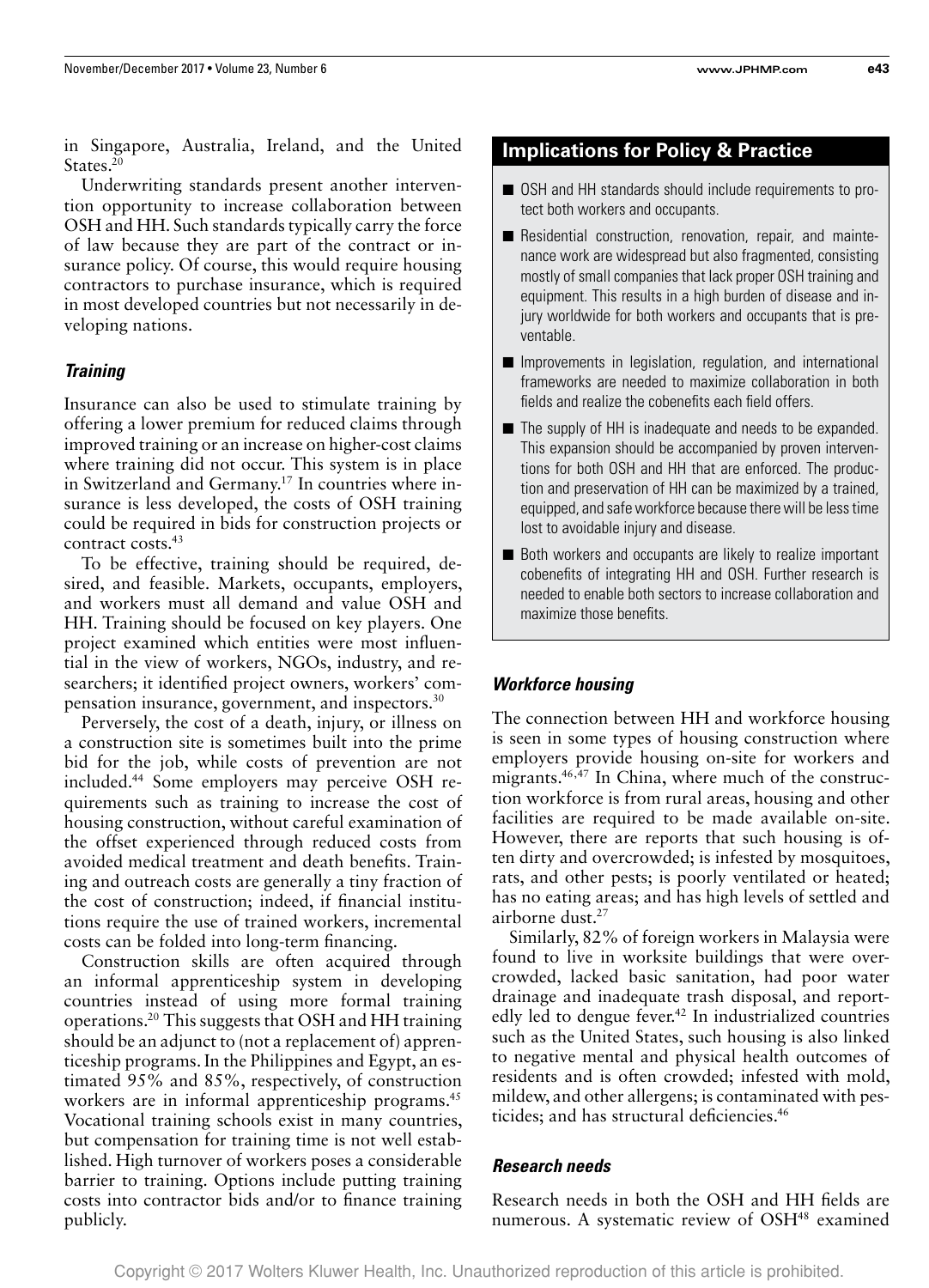13 studies and found only limited, low-quality evidence that a multifaceted safety campaign and a multifaceted drug workplace program reduces nonfatal injuries among construction workers. Another review <sup>49</sup> found "... a need to invest in more in-depth evaluation of [research to practice (r2p)] efforts that gauge audience reach, adoption, and implementation in addition to safety and health impact." Observational studies can provide evidence about the prevalence of workplace hazards, the injuries associated with them, and likely strategic directions for injury prevention and hazard reduction.

There have been systematic reviews of HH interventions,34-37 but these are now outdated and not linked to the OSH systematic reviews.

Global surveillance of both housing quality and occupational disease and injury in the residential and HH setting is needed, as are more systematic reviews of interventions. This is particularly important for emerging issues such as nanomaterials used in construction materials, which can release dust during building and demolition. Construction processes that contain nanomaterials have begun to be listed, but more work is needed, especially on interventions.<sup>50</sup>

#### **References**

- 1. Code of Hammurabi. Circa 3000 B.C. (Section 229). https://legacy. [fordham.edu/halsall/ancient/hamcode.asp. Accessed November 5,](https://legacy.fordham.edu/halsall/ancient/hamcode.asp) 2016.
- 2. Stein L. A study of respiratory tuberculosis in relation to housing conditions in Edinburgh; the pre-war period. Br J Soc Med. 1950;4:143-169.
- 3. Centers for Disease Control and Prevention and U.S. Department of Housing and Urban Development. Healthy housing reference manual. http://www.hud.gov/offices/lead/library/hhi/ [HealthyHousingReferenceManual.pdf. Published 2006. Accessed](http://www.hud.gov/offices/lead/library/hhi/HealthyHousingReferenceManual.pdf) November 5, 2016.
- 4. World Health Organization. Healthy housing experts call for international guidelines. [http://www.who.int/hia/housing/en/.](http://www.who.int/hia/housing/en/) Published 2010. Accessed November 5, 2016.
- 5. National Center for Healthy Housing and American Public Health Association. National healthy housing standard. http://www.nchh. [org/Policy/NationalHealthyHousingStandard.aspx. Published 2014.](http://www.nchh.org/Policy/NationalHealthyHousingStandard.aspx) Accessed November 5, 2016.
- 6. Department for Communities. United Kingdom. Housing health [and safety rating system \(HHSRS\) guidance. https://www.gov](https://www.gov.uk/government/collections/housing-health-and-safety-rating-system-hhsrs-guidance) .uk/government/collections/housing-health-and-safety-ratingsystem-hhsrs-guidance. Published 2006. Accessed November 5, 2016.
- 7. New Zealand He Kainga Oranga, the Housing and Health Research Programme. The health housing index. http://www.healthyhousing.org.nz/research/current-research/ [healthy-housing-index/#overview. Accessed November 5, 201](http://www.healthyhousing.org.nz/research/current-research/healthy-housing-index/#overview)6.
- 8. International Labour Organization. Introduction to the ILO's programme: global action for prevention on occupational safety and health. http://www.ilo.org/global/about-the-ilo/how-the-ilo-works/ [WCMS\\_495278/lang--en/index.htm. Published 2016. Accessed](http://www.ilo.org/global/about-the-ilo/how-the-ilo-works/WCMS_495278/lang--en/index.htm) November 5, 2016.
- 9. Alli BO. Fundamental Principles of Occupational Health and Safety. Geneva, Switzerland: International Labour Organization; 2008.

http://www.ilo.org/wcmsp5/groups/public/@dgreports/@dcomm/ [@publ/documents/publication/wcms\\_093550.pdf. Accessed Apri](http://www.ilo.org/wcmsp5/groups/public/@dgreports/@dcomm/@publ/documents/publication/wcms_093550.pdf)l 18, 2017.

- 10. Jacobs DE, Ahonen E, Dixon SL, et al. Moving into green healthy housing. J Public Health Manag Pract. 2015;21(4):345-354.
- 11. Santos F. 2005. Study finds lax safety standards at construc[tion sites. New York Times. October 18. http://www.nytimes.](http://www.nytimes.com/2005/10/18/nyregion/study-finds-lax-safety-standards-at-construction-sites.html?_r=0) com/2005/10/18/nyregion/study-finds-lax-safety-standardsat-construction-sites.html?\_r=0. Accessed November 5, 2016.
- 12. Watterson A. Global construction health and safety—what works, what does not, and why? Int J Occup Environ Health. 2007;13(1): 1-4.
- 13. Finish Institute of Occupational Health. From risks to vision zero. Helsinki. Proceedings of the International Symposium on Culture of Prevention—Future Approaches. http://www.ttl.fi /en/international/conferences/culture\_of\_prevention/Documents [/proceedings\\_cupre\\_2013.pdf. Published 2014. Accessed Novem](http://www.ttl.fi/en/international/conferences/culture_of_prevention/Documents/proceedings_cupre_2013.pdf)ber 5, 2016.
- 14. World Health Organization. Workers health: global plan of action. [http://www.who.int/occupational\\_health/publications/global\\_](http://www.who.int/occupational_health/publications/global_plan/en/) plan/en/. Published 2007. Accessed 5 June, 2017.
- 15. European Agency for Safety and Health at Work. Occupational exposure limits. https://oshwiki.eu/wiki/Occupational\_exposure\_ [limit\\_values. Published 2016. Accessed 5 June, 2017.](https://oshwiki.eu/wiki/Occupational_exposure_limit_values)
- 16. American Conference of Governmental Industrial Hygienists. Threshold limit values. TLV® chemical substances. http://www. [acgih.org/tlv-bei-guidelines/tlv-chemical-substances-introduction.](http://www.acgih.org/tlv-bei-guidelines/tlv-chemical-substances-introduction) Published 2016. Accessed November 4, 2016.
- 17. International Labour Organization. Good practices and challenges in promoting decent work in construction and infrastructure projects. Issues paper for discussion at the Global Dialogue Forum on Good Practices and Challenges in Promoting Decent Work in Construction and Infrastructure Projects (Geneva). http:// www.ilo.org/wcmsp5/groups/public/—ed\_dialogue/—sector/ [documents/publication/wcms\\_416378.pdf. Published 2015. Ac](http://www.ilo.org/wcmsp5/groups/public/---ed_dialogue/---sector/documents/publication/wcms_416378.pdf)cessed November 5, 2016.
- 18. Newswire PR. Global construction market worth \$10.3 tril[lion in 2020 \(50 largest, most influential markets\). http://www](http://www.prnewswire.com/news-releases/global-construction-market-worth-103-trillion-in-2020-50-largest-most-influential-markets-292235961.html) .prnewswire.com/news-releases/global-construction-marketworth-103-trillion-in-2020-50-largest-most-influential-markets-292235961.html. Published 2015. Accessed November 5, 2016.
- 19. Global Construction Perspectives and Oxford Economics. Global Construction 2030: a global forecast for the construction industry to 2030. https://www.pwc.se/sv/entreprenad/assets/ [global-construction-2030.pdf. Published 2015. Accessed 5 June,](http://www.pwc.se/sv/entreprenad/assets/global-construction-2030.pdf) 2017.
- 20. International Labour Organization. The Construction Industry in the Twenty First Century: Its Image, Employment Prospects and Skill Requirements. Geneva, Switzerland: Tripartite Meeting on [the Construction Industry in the Twenty-first Century; 2001. http://](http://www.ilo.org/public/english/standards/relm/gb/docs/gb283/pdf/tmcitr.pdf) www.ilo.org/public/english/standards/relm/gb/docs/gb283/pdf /tmcitr.pdf. Published 2001. Accessed November 5, 2016.
- 21. Bon R, Crosthwaite D. The Future of International Construction. London: Thomas Telford. European Construction Economics Research Unit, Department of Construction Management & Engineering, University of Reading; 2000.
- 22. CPWR (Center for Construction Research and Training). 2013. The Construction Chart Book. 6th ed. Silver Spring, MD: Center for Construction Research and Training. Forthcoming.
- 23. [United Nations Habitat. Housing and slum upgrading. http://](http://unhabitat.org/urban-themes/housing-slum-upgrading/) unhabitat.org/urban-themes/housing-slum-upgrading/. Published 2012. Accessed November 5, 2016.
- 24. United Nations Habitat. State of the world's cities 2010/2011. http://unhabitat.org/?mbt\_book=state-of-the-worlds-cities-[20102011-cities-for-all-bridging-the-urban-divide. Published](http://unhabitat.org/?mbt_book=state-of-the-worlds-cities-20102011-cities-for-all-bridging-the-urban-divide) 2010. Accessed November 5, 2016.
- 25. Benach J, Muntaner C. Precarious employment and health: developing a research agenda. Epidemiol Community Health. 2007;61(4):276-277.
- 26. Gillen M, Gittleman J. Path forward: emerging issues and challenges. J Safety Research. 2010;41:301-306.